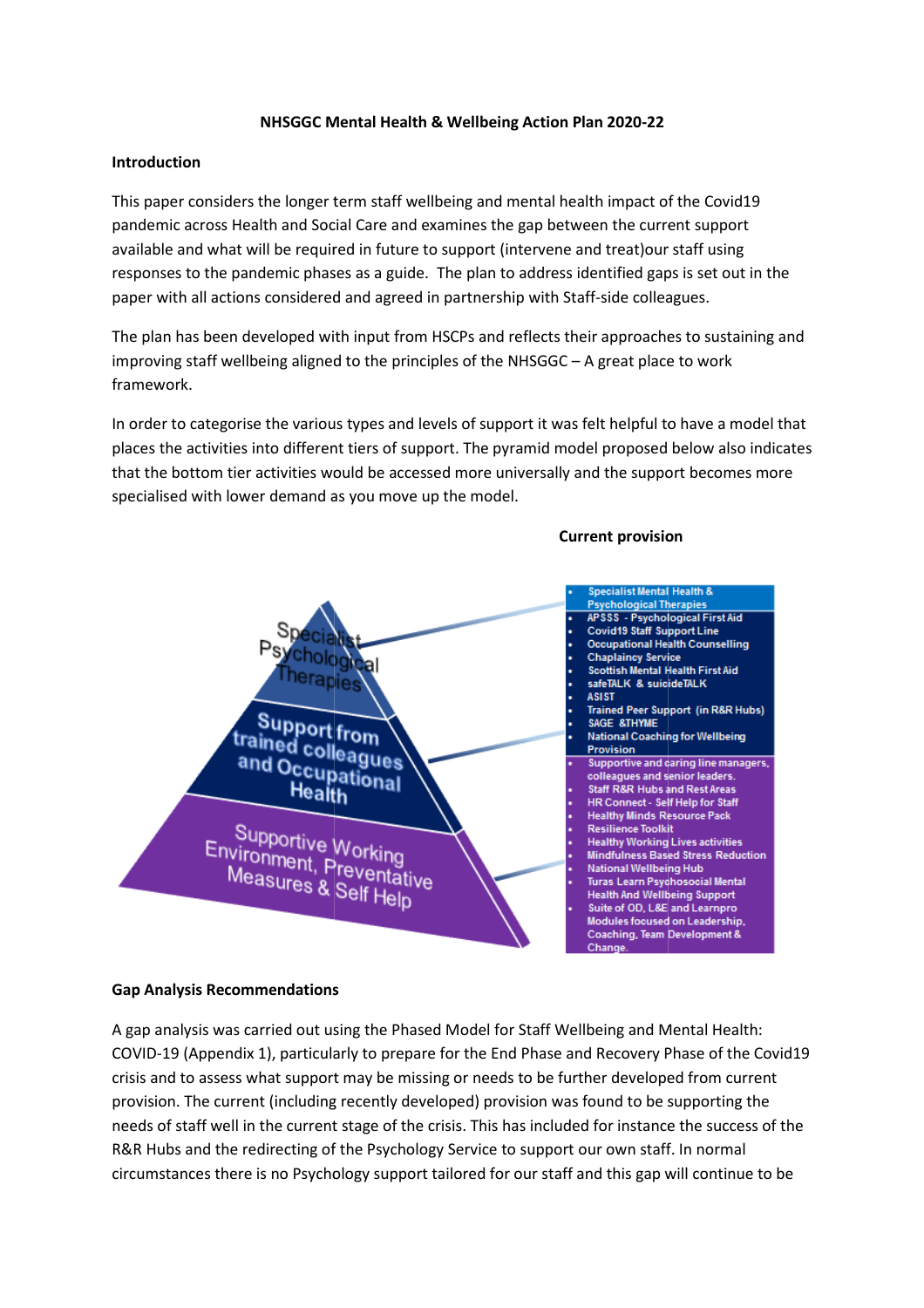addressed as we move forward. Further flexing during peak phase meant less psychology resource/sessions in the Hubs and more focused support for staff in the ICUs. Also the Psychology run Staff Support Line has been made available to all Care Home staff (including those in independent care homes), Scottish Ambulance Service, Golden Jubilee and NHS 24 Staff.

The gap analysis identified the following for consideration to address later phases of the crisis:

- 1. Sustain the Staff R&R Hubs and consider a staffing model (at least in the short term) that would enable peer to peer support conversations and also to use the Hubs to raise awareness of all the support provision available.
- 2. Continue to flex the face to face Psychology Service to the needs of various staff groups/teams who have been at the forefront of managing the pandemic.
- 3. Consider also the continuation of the All Staff Helpline run by Trauma Services and the resource implications of this.
- 4. Consider provision or access to provision by staff who are shielding or self-isolating and those feeling more isolated through working from home.
- 5. The model above lists many activities in the middle tier that are currently available but the gap analysis suggests more extensive usage of at least two of these would be of benefit:
	- a. More training and use of Psychological First Aid by staff across Health & Social Care to enable more effective Peer Support conversations.
	- b. Targeted use of Psychologist led team-based reflective practice models and also the roll out of end of shift 10minute Wellbeing Huddles as a routine for all patient facing care teams across Acute and in community settings such as Care Homes.
- 6. Define arrangements with the Psychology Service for carrying out a Staff Mental Health Check-in and Assessment Process at 3, 6 and 12 month timescale and mental health assessment and treatment/care pathway.
- 7. Consider what would be most effective support for Senior Leaders. This group is potentially high risk because they are not immune to stress caused by the crisis but are perhaps the least inclined group to access the available support mechanisms offered within the organisation.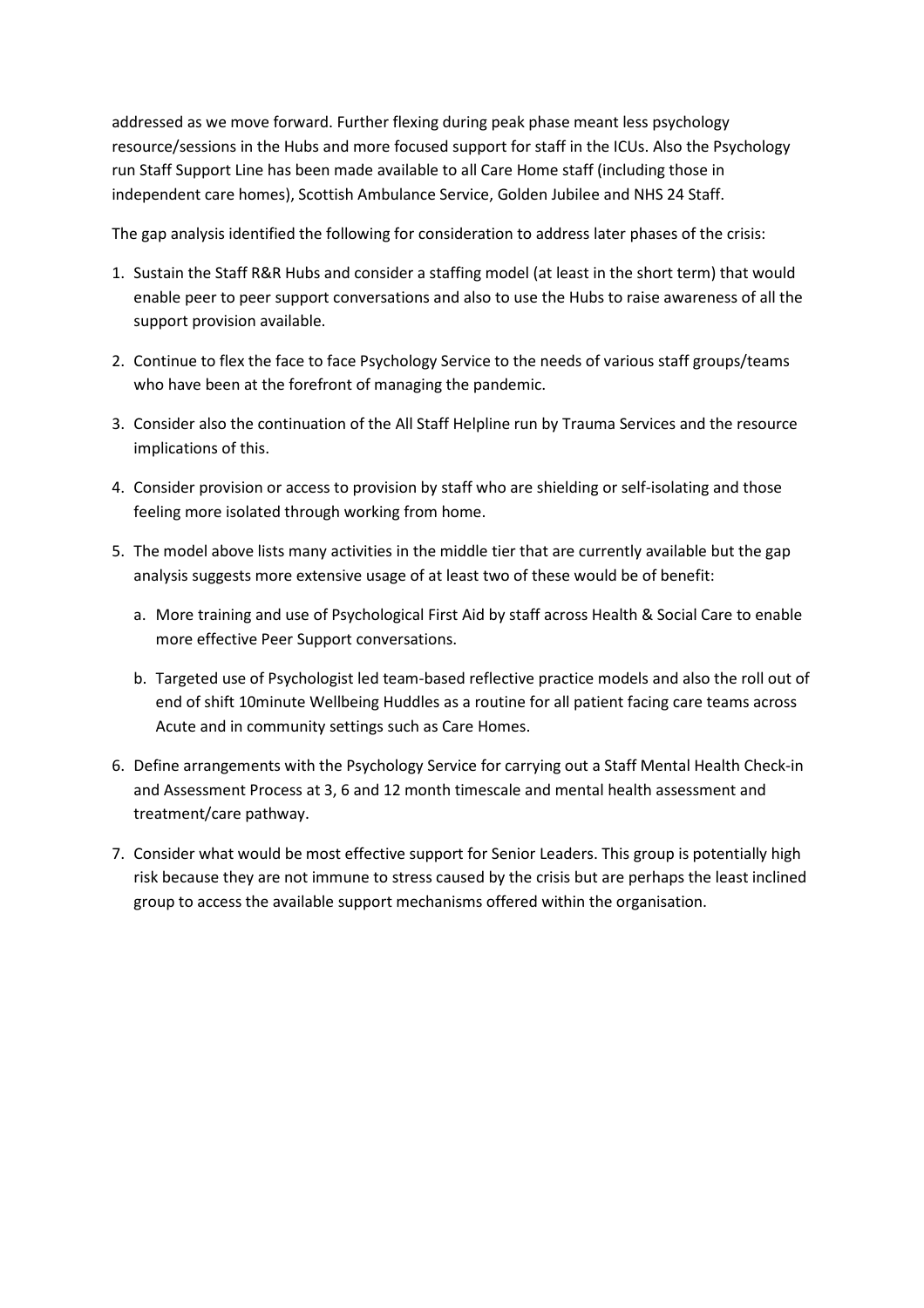| Pandemic<br>Phase | <b>Mental Health &amp; Wellbeing Related Actions</b>                                                                                                                                                                                               | Lead                    | <b>Resources</b>                          | <b>Timescale</b> |  |  |
|-------------------|----------------------------------------------------------------------------------------------------------------------------------------------------------------------------------------------------------------------------------------------------|-------------------------|-------------------------------------------|------------------|--|--|
|                   |                                                                                                                                                                                                                                                    |                         |                                           |                  |  |  |
| Preparation       | <b>Tier 1 Activities</b>                                                                                                                                                                                                                           |                         |                                           |                  |  |  |
| /Pre Phase        | 1.1 Set up specific Covid19 Communications channels for staff, responsive, daily Briefs,<br>FAQs                                                                                                                                                   | S.Bustillo              | Corporate<br>Comms Team                   | Complete         |  |  |
|                   | 1.2 Refresh Health & Wellbeing Web pages on Money advice, Mental Health & Wellbeing,<br>Physical Activity at home.                                                                                                                                 | L.Buck                  | <b>Public Health</b><br>Team              | Complete         |  |  |
|                   | 1.3 Arrangements and discussions with staff for business as usual activity to cease and<br>commence planning for reallocation of staff to Covid19 related/urgent activity and/or<br>homeworking where possible. Accompanying support for managers. | All Senior Mgt<br>Teams | Management<br>capacity                    | Complete         |  |  |
|                   | 1.4 Change meeting types (e.g.MS Teams) and frequency across the organisation to ensure<br>increased connection and support of staff by senior management.                                                                                         | All Senior Mgt<br>Teams | IT and<br>Management<br>capacity          | Complete         |  |  |
|                   | 1.5 Risk Assessments and HR guidance produced to prevent harm and to safeguard<br>health& wellbeing eg homeworking RA & guidance.                                                                                                                  | A.MacPherson            | HR & Health<br>Improvement                | Complete         |  |  |
|                   | 1.6 Programme of fit testing for FFP3 masks established across all sites.                                                                                                                                                                          | R Wall                  | <b>Health and</b><br>Safety team          | Complete         |  |  |
|                   | <b>Tiers 2&amp;3 Activities</b>                                                                                                                                                                                                                    |                         |                                           |                  |  |  |
|                   | 1.6 Psychology resources allocated to develop additional mental health and wellbeing<br>support for staff.                                                                                                                                         | R.Stocks                | Reallocation of<br>Psychology<br>services | Complete         |  |  |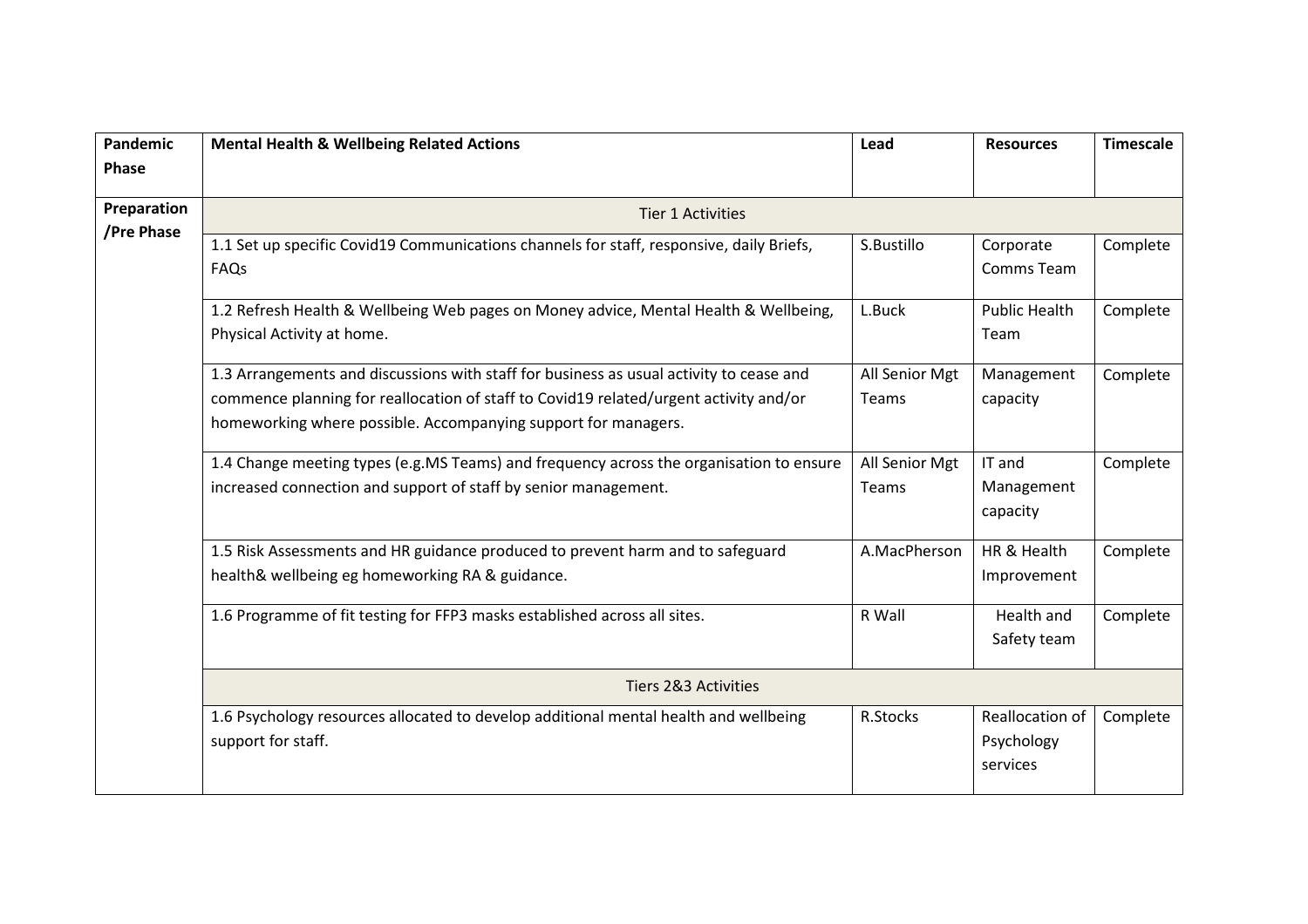| <b>Mid Phase</b> | <b>Tier 1 Activities</b>                                                                                                                                                                          |                    |                                                                     |          |  |  |  |
|------------------|---------------------------------------------------------------------------------------------------------------------------------------------------------------------------------------------------|--------------------|---------------------------------------------------------------------|----------|--|--|--|
|                  | 2.1 Set up Staff R&R Hubs to allow staff to have a safe area separate from their wards or<br>units to relax, reflect and recharge. Open to all staff across NHSGGC and HSCPs.                     | D.Mann             | OD team set<br>up with<br>reallocated<br>resources and<br>donations | Complete |  |  |  |
|                  | 2.2 Communications campaign, Core briefs, posters, leaflets detailing access to all<br>wellbeing support arrangements.                                                                            | S.Bustillo         | Corporate<br>Comms and<br>printing costs                            | Complete |  |  |  |
|                  | 2.3 Establish mini R&R areas next to Critical Care units to support staff unable to visit the<br>R&R Hubs and organise support provisions.                                                        | D.Mann             | OD Team                                                             | Complete |  |  |  |
|                  | 2.4 Communications plan to include sharing of what different members of staff are doing<br>to successfully cope.                                                                                  | S.Bustillo         | Corporate<br>Comms                                                  | Complete |  |  |  |
|                  | 2.5 Development of a PPE modelling framework to ensure supplies of PPE available for<br>clinical areas                                                                                            | C. Leese-<br>Young | Procurement                                                         | Complete |  |  |  |
|                  | <b>Tier 2 Activities</b>                                                                                                                                                                          |                    |                                                                     |          |  |  |  |
|                  | 2.6 Organise reallocation of staff into the R&R Hubs, training in Peer Support and rostering<br>onto 24/7 shift cover in each Hub. Incorporate Project Wingman Aircrew Volunteers onto<br>shifts. | D.Mann             | £5k training<br>costs (OD)                                          | Complete |  |  |  |
|                  | 2.7 Implement models of Psychological First Aid via a variety of face to face, near me<br>attend anywhere and staff helplines. APSSS and Health & Social Care Staff Support Line.                 | R.Stocks           | <b>Reallocation of</b><br>Psychology<br>Resources                   | Complete |  |  |  |
|                  | 2.8 Establish 7 day Chaplaincy Service phone line for staff and patients cross system.                                                                                                            | D.Allan            | Chaplains                                                           | Complete |  |  |  |
|                  | 2.9 Range of targeted staff support packages and services developed, grounded within<br>Psychological First Aid.                                                                                  | R.Stocks           | Psychology<br><b>Resources</b>                                      | Complete |  |  |  |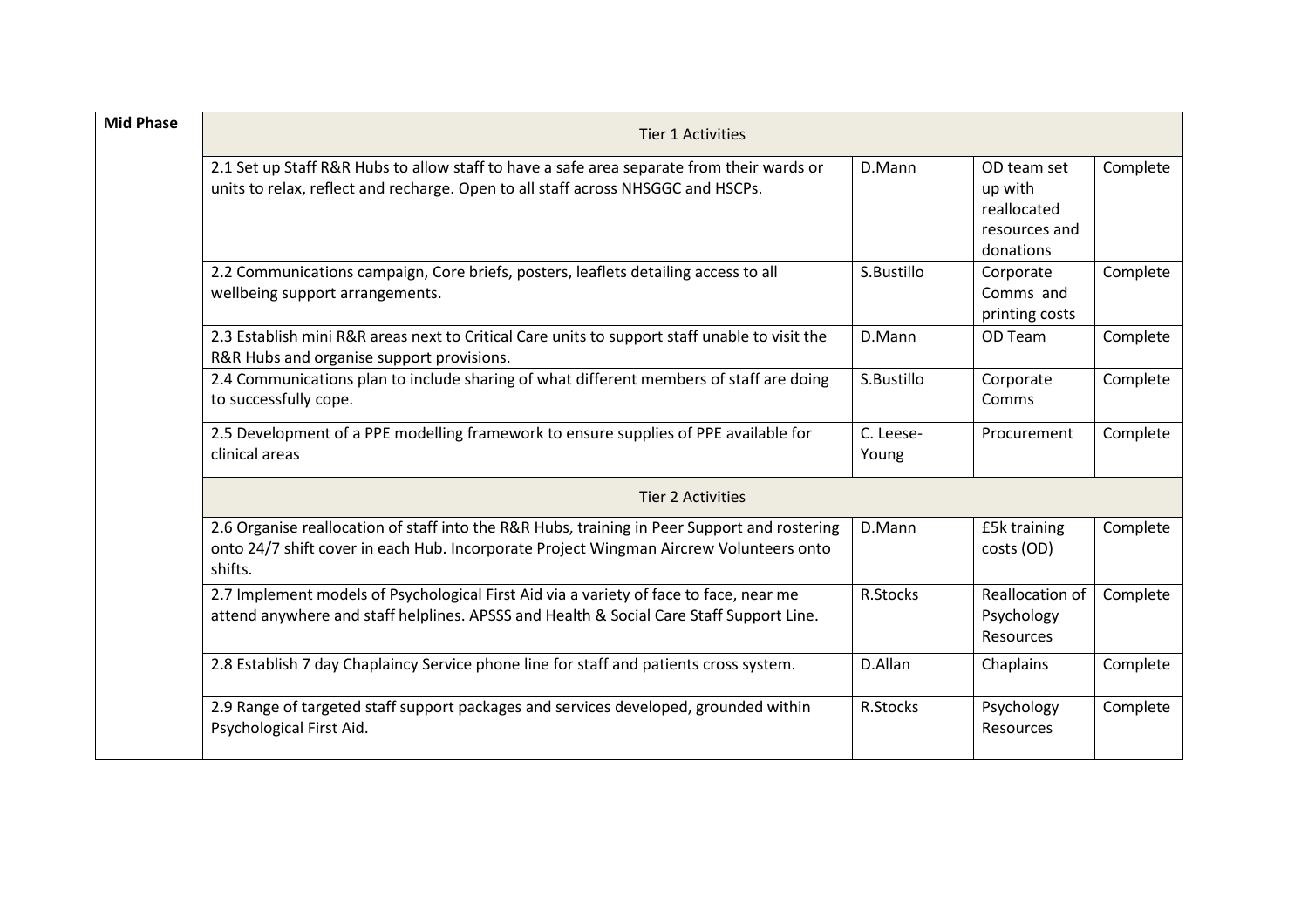|                   | 2.10 Development and launch of a social distancing guidance document with an embedded<br>risk assessment process         | K. Strannigan            | Health and<br>Safety<br><b>Estates and</b><br><b>Facilities</b> | Complete |  |  |  |
|-------------------|--------------------------------------------------------------------------------------------------------------------------|--------------------------|-----------------------------------------------------------------|----------|--|--|--|
|                   | <b>Tier 3 Activities</b>                                                                                                 |                          |                                                                 |          |  |  |  |
|                   | 2.11 Implement face to face Psychology Service Support provision in the R&R Hubs.                                        | L.Reynolds /<br>E.Murray | <b>Reallocation of</b><br>Psychology<br>Staff                   | Complete |  |  |  |
| <b>Peak Phase</b> | <b>Tier 2 Activities</b>                                                                                                 |                          |                                                                 |          |  |  |  |
|                   | 3.1 Extend Health & Social Care Staff Support Line to all Care Home Staff (inc. independent<br>care home staff).         | L.Reynolds               | Reallocation of<br>Psychology<br><b>Staff</b>                   | Complete |  |  |  |
|                   | 3.2 Web content developed for Care Home staff on Health & Wellbeing, Money Advice.                                       | D.Schofield              | <b>Public Health</b><br>Team                                    | Complete |  |  |  |
|                   | 3.3 Agree plan for additional provision or access to provision by staff who are shielding or                             | R.Wall / S.Reid          | Occupational                                                    | End July |  |  |  |
|                   | self-isolating and also for those employees feeling more isolated through working from                                   |                          | Health                                                          |          |  |  |  |
|                   | home to support them with the impact of this change to their normal working lives.                                       |                          |                                                                 |          |  |  |  |
|                   | <b>Tier 3 Activities</b>                                                                                                 |                          |                                                                 |          |  |  |  |
|                   | 3.4 Provide co-located face to face Psychology Support Service to Critical Care areas to<br>support staff most impacted. | L.Reynolds /<br>E.Murray | Psychology<br>staffing<br>reduced in                            | Complete |  |  |  |
|                   |                                                                                                                          |                          | main R&R<br>Hubs to                                             |          |  |  |  |
|                   |                                                                                                                          |                          | enable Critical                                                 |          |  |  |  |
|                   |                                                                                                                          |                          | Care support.                                                   |          |  |  |  |
| End &             | <b>Tier 1 Activities</b>                                                                                                 |                          |                                                                 |          |  |  |  |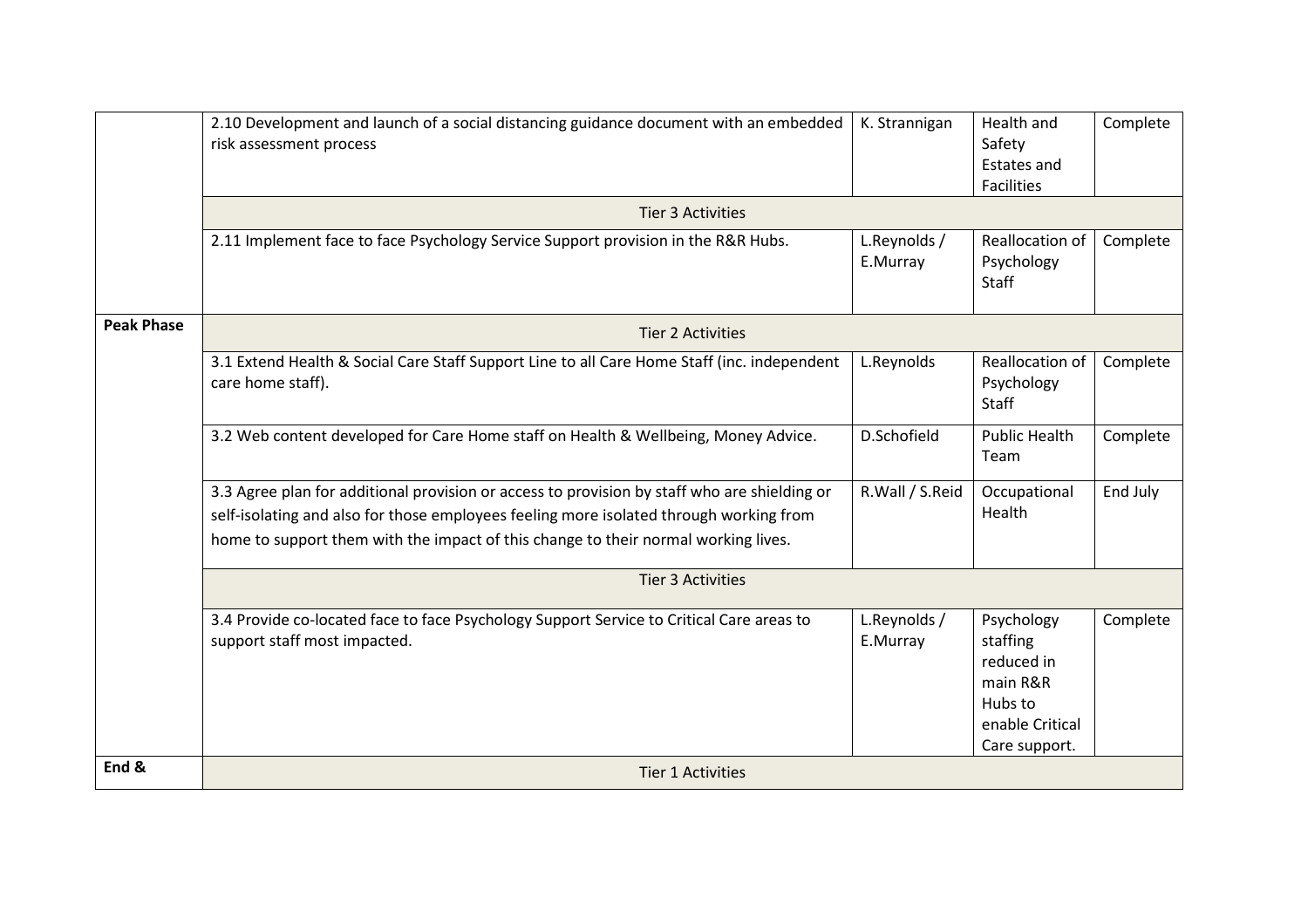| <b>Recovery</b><br><b>Phases</b> | 4.1 Establish overarching NHSGGC Mental Health & Wellbeing Group to oversee a joined<br>up approach to planning and implementation of activity and connect to National Wellbeing<br>Champions Group.                                                                                               | A.MacPherson        | Group<br>members                                                                                            | Complete      |
|----------------------------------|----------------------------------------------------------------------------------------------------------------------------------------------------------------------------------------------------------------------------------------------------------------------------------------------------|---------------------|-------------------------------------------------------------------------------------------------------------|---------------|
|                                  | 4.2 Develop NHSGGC cross system Mental Health & Wellbeing Plan for Recovery Phase.                                                                                                                                                                                                                 | D.Mann /<br>R.Wall  | Group<br>members                                                                                            | End July      |
|                                  | 4.3 Set up Short Life Group for establishing permanent R&R Hubs inc. Estates, Capital<br>Planning, Facilities, Staff-side. Also input from, for example, Art in Hospital and other arts<br>initiatives that have already been using the arts to enhance wellbeing during Covid.                    | D.Mann              | Group<br>members                                                                                            | End July      |
|                                  | 4.4. Using info/feedback from an evaluation survey, gain executive agreement in principle<br>for the permanent operation of R&R Hubs and apply for Endowment funding for<br>developing permanent spaces and operating. Revenue and Capital Funding Bids to be<br>submitted.                        | A.MacPherson        | Initial £45k of<br>£150k<br>Revenue<br>granted from<br>Endowments.<br>Capital<br>requirements<br>still tbc. | End<br>August |
|                                  | 4.5 Connect the Wellbeing plan to the NHSGGC Workforce Strategy including Leadership<br>development for Staff Wellbeing, engagement and communications as part of NHSGGC-A<br>great place to work and developing recovery and wellbeing plans within the HSCPs. Report<br>to SEG and SG Committee. | D.Mann /<br>R.Wall  | OD and OH<br>input.                                                                                         | End<br>August |
|                                  | 4.6 Work with an identified group of Senior Leaders to define and develop mental health<br>support provision for that group.                                                                                                                                                                       | D.Mann/<br>I.Hyslop | OD Planning/<br>Resource                                                                                    | End Sept      |
|                                  | 4.7 Agree proposals and for a revised cross system Staff Mental Health Improvement<br>programme including management training and capacity building, a communications<br>campaign and further development of online resources.                                                                     | L.Buck /<br>T.Lakey | Health<br>Improvement<br>Teams                                                                              | End Sept      |
|                                  | <b>Tier 2 Activities</b>                                                                                                                                                                                                                                                                           |                     |                                                                                                             |               |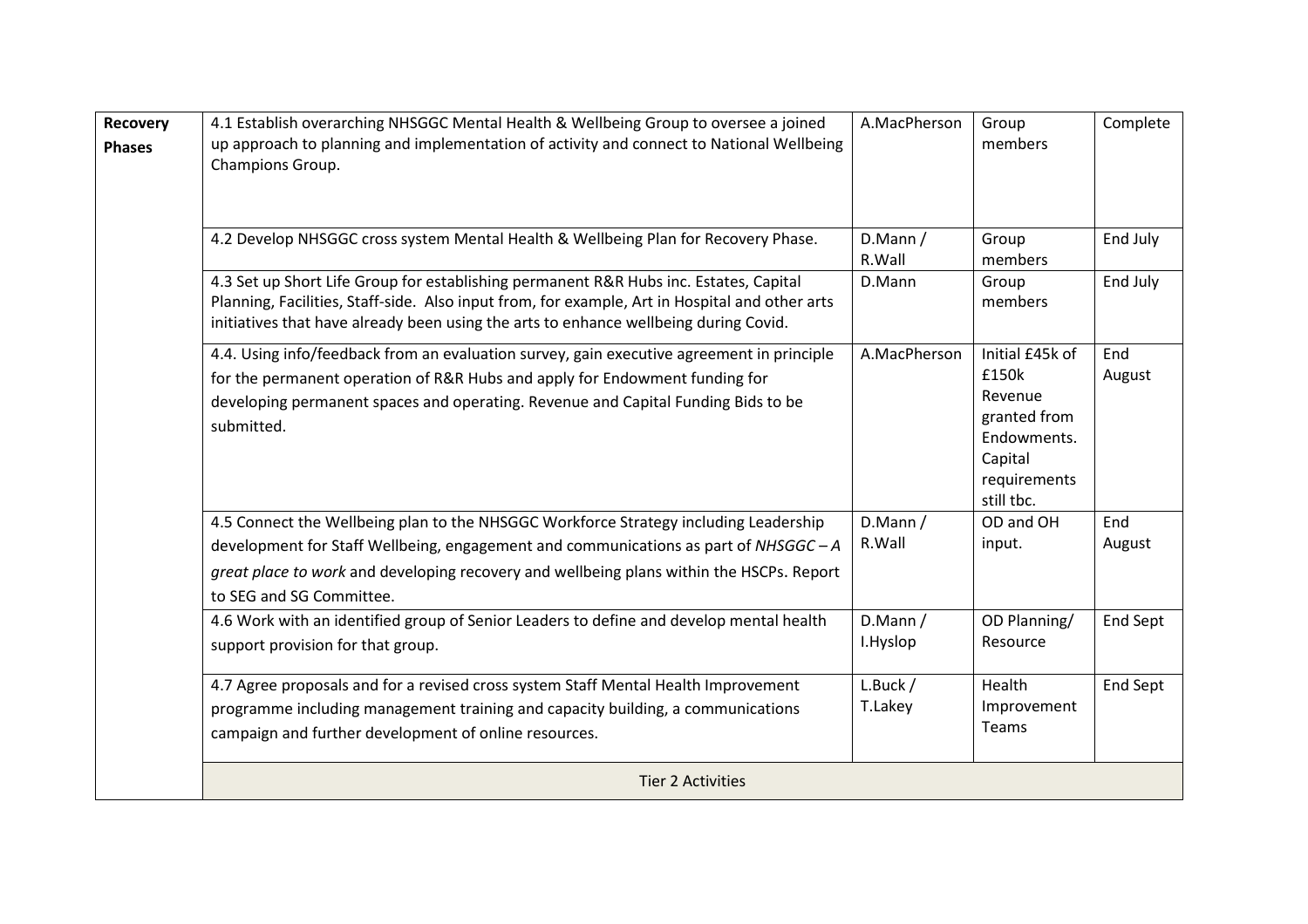| 4.8 Peer Support Framework Action 1: Agree proposal and plan to develop team 20 Minute<br>Care Space for staff within care homes. Endowment application to fund backfill of staff<br>qualified to facilitate.                                                                                                                                                                                                                                                                                     | R.Stocks /<br>S.Conachan                     | <b>Backfill staff</b><br>funding: £141k                                                                               | End July      |
|---------------------------------------------------------------------------------------------------------------------------------------------------------------------------------------------------------------------------------------------------------------------------------------------------------------------------------------------------------------------------------------------------------------------------------------------------------------------------------------------------|----------------------------------------------|-----------------------------------------------------------------------------------------------------------------------|---------------|
| 4.9 Peer Support Framework Action 2: Agree, plan and commence roll-out of 10minute<br>end of shift Wellbeing Huddles as a minimum for all patient facing care teams in Acute and<br>HSCPs (inc. Care Home Teams) facilitated by all local Team Leaders (Simple format and<br>training)                                                                                                                                                                                                            | R.Stocks /<br>S.Conachan /<br><b>B.Young</b> | Included in<br>above funding<br>application<br>plus use of<br>existing L&E<br>and local<br>resources for<br>training. | End Aug       |
| 4.10 Peer Support Framework Action 3: Develop a proposal for provision of Psychological<br>First Aid (PFA) training as an offering for members of staff or staff groups to enable better<br>Peer Support / therapeutic conversations. Include HSCPs to link with their Local Authority<br>to ensure their equivalent L&E teams are engaged.                                                                                                                                                       | R.Stocks                                     | External<br>training costs<br>tbc. (To be<br>covered by<br>existing<br>budgets).                                      | End Aug       |
| 4.11 Peer Support Framework Action 4: Agree resources/plan for Psychology to maintain<br>face to face Psychology support for staff during Recovery Phase whilst also returning to<br>normal business and dealing with backlog of referrals. In addition the development of peer<br>support across Acute services including team specific group wellbeing sessions and<br>reflective practice. Endowment application for 1.5 wte additional Clinical Psychology<br>resource for 2 years submitted. | R.Stocks /<br>S.Boyle                        | 1.5 wte<br>Clinical<br>Psychologists<br>for 2 years $=$<br>£212k                                                      | End July      |
| 4.12 Agree proposals and plan for additional provision of Mentally Healthy Line Manager<br>Training.                                                                                                                                                                                                                                                                                                                                                                                              | L.Buck                                       | <b>Public Health</b><br>Team                                                                                          | End<br>August |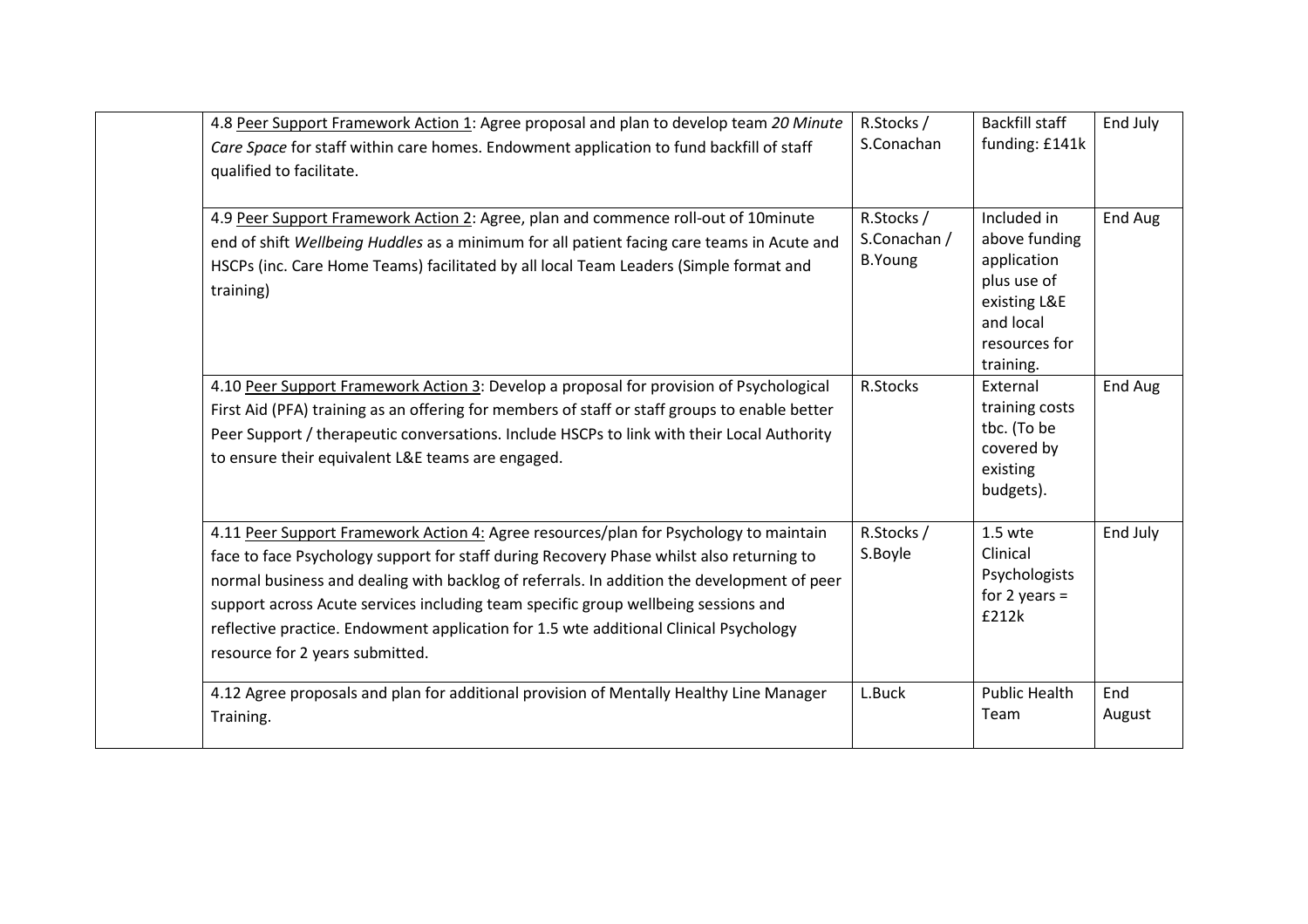| 4.13 Agree proposal for additional resources within Occupational Health to support the<br>workforce. Identified as 3 WTE Cognitive Behavioural Therapists for 2 years. This will be<br>implemented on a phased basis                                                                                                                                                                                                                                                                                                                                                                                                                                                                                                                                          | R.Wall     | £260K                                                                    | End<br>August |
|---------------------------------------------------------------------------------------------------------------------------------------------------------------------------------------------------------------------------------------------------------------------------------------------------------------------------------------------------------------------------------------------------------------------------------------------------------------------------------------------------------------------------------------------------------------------------------------------------------------------------------------------------------------------------------------------------------------------------------------------------------------|------------|--------------------------------------------------------------------------|---------------|
| <b>Tier 3 Activities</b>                                                                                                                                                                                                                                                                                                                                                                                                                                                                                                                                                                                                                                                                                                                                      |            |                                                                          |               |
| 4.14 Develop SBAR with proposals for Staff Mental Health Check-in and Assessment<br>Process at 3, 6 and 12 months. Survey, data collection and scoring using (if possible)<br>existing NHSGGC platforms (Webropol/iMatter team data) for the Online Check-in tool. 3<br>month check in to start in August. SBAR proposal to include additional Psychology resource<br>to undertake specialist assessments from the Check-in Process and referral on to relevant<br>local mental health service for provision of formal psychological therapies or other<br>treatments for those who need them. Reciprocal cross-Board arrangements for 'highly<br>visible' staff who require anonymity. Involvement of staff-side in Social Care will be also be<br>required. | L.Reynolds | Recommend 2<br>wte Clinical<br>Psychologists<br>for 2 years $=$<br>£283k | End July      |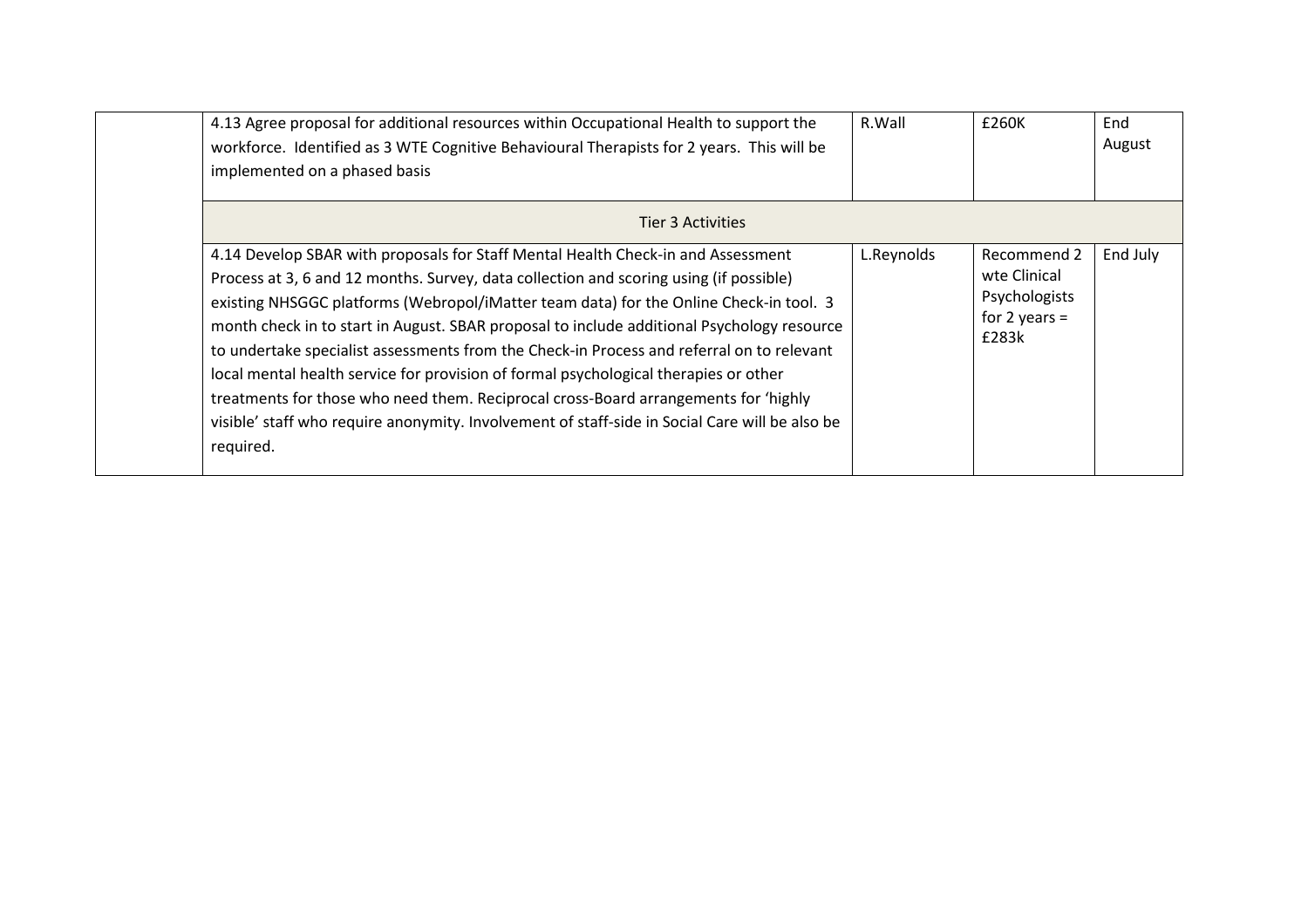#### Appendix 1

### Phased Model for Staff Wellbeing and Mental Health: COVID-19

### Introduction

Predicting the psychological and mental health impact of COVID-19 on staff and on the public is extremely difficult due to its ongoing and unprecedented nature. Literature, evidence and guidelines drawn from military, major incident/ mass casualties, disasters or other public health events struggle to generalise to this current, worldwide pandemic.

What we can predict with reasonable certainty is that most staff and the majority of the public will cope and recover naturally from COVID-19 without developing mental health /psychological difficulties and without requiring any formal psychological intervention. Some staff will develop post traumatic growth following this experience (positive transformations following traumatic experiences) and unfortunately some staff will develop longer term mental health difficulties which will require evidence based, often high intensity treatments/interventions from appropriate services.

At time of writing we are within the Mid Phase of this pandemic and this paper aims to start planning staff support responses based on projected demands from mid, through potential peak, into end and finally the longer term /recovery phase.

### Phases of the Pandemic

The research and literature into this pandemic often refers to different phases of the pandemic. Although there is often a difference in the number of phases described and in the terms/words used to describe the phases the constant message is that, for the majority of staff, their wellbeing and mental health experiences will be stable throughout and after this pandemic. However, some staff may notice changes to their wellbeing or mental health during or after the pandemic. These changes may be experienced by staff at all levels of the organisation. The staff support response should be targeted and reactive to these changes

# Wellbeing and Mental Health of staff

Although it is accepted that staff mental health, occupational health and wellbeing are intrinsically linked and will continue to influence each other throughout and after this pandemic it is useful to separate them to enable us to ensure we have appropriate responses to a wide range of staff needs which may or may not change over time. Some staff wellbeing supports which have been put in place in response to COVID-19 should continue long after COVID-19 e.g. visible management and R and R centres. Mental health responses should be appropriate to the mental health needs of staff at the various phases of the pandemic and should consider the evidence base and intensity of interventions. This response is predicted to change over time with the prospect of a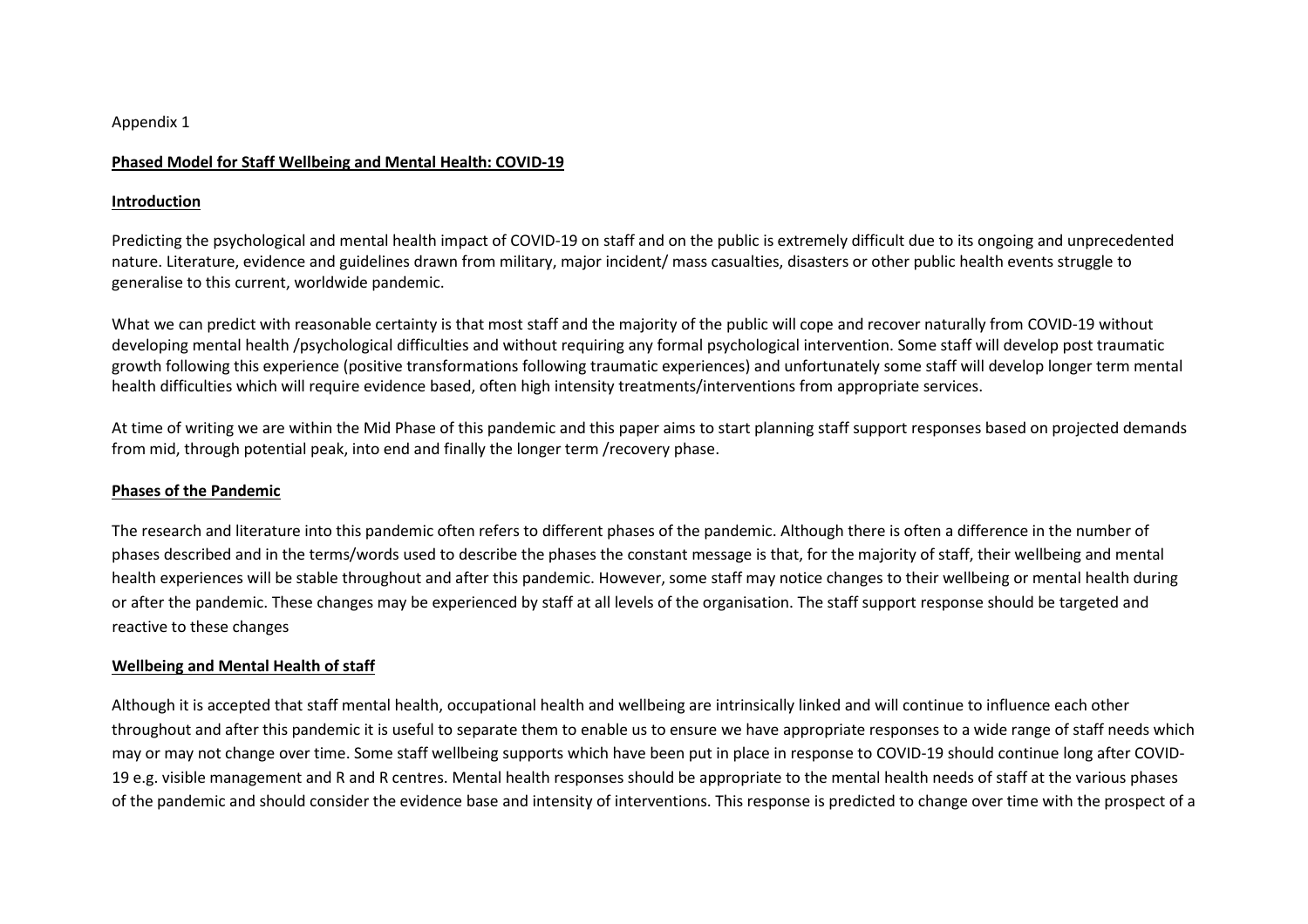significant increase in demand for services such as Occupational Health and Psychological therapy services as well as specific clinicians such as Clinical Psychologists and psychological therapists.

Preparation/Pre COVID-19 Phase: A full breakdown of staff challenges, recommendations and management /corporate responses can be found in Table 1 of this document. This paper will focus from current phase forwards.

This is a planning and preparing phase prior to COVID-19. This phase is now over.

## Mid Phase

This stage is when we start to experience many new cases of COVID -19, many new admissions into hospital with COVID-19 and unfortunately many new deaths related to COVID-19. There is an increase in the demand for PPE, healthcare services and partner services. The core business of all services has been altered and staff are getting used to new roles, remit and new 'norms.' We aim to avoid overwhelming this capacity and hence the Peak phase.

 Some staff enter this phase with a sense of rising to the challenge and we will see an increase in teams crossing boundaries and coming together with a new camaraderie. As this phase continues and staff are faced with increasing workload, less breaks, new scenarios and new roles they may start to neglect their physical and psychological self-care. Fear of infection, implications for family and tensions from home and wider family may overrun work life and as staff move to different areas of the organisation they may experience a temporary loss of supportive, established colleague relationships, which may lead to an increased vulnerability to stress and risk of developing difficulties with mood, anxiety and sleep.

 A full package of support should be made available for staff extending from, low intensity/wellbeing supports such as R and R centres where staff can relax and recover within a safe environment, have the opportunity to restore basic human needs such as exercise and food and engage in peer to peer supportive conversations, to the use of higher intensity staff supports such as staff support helplines and remote one to one psychological sessions. Psychological First Aid principles should be utilised to develop a confidential staff support helpline and remote face to face sessions. Having trained Clinical Psychology staff to respond to a wide range of needs and who can, through their core training, also identify the early presentation of mental health difficulties and risk is helpful. Easily accessible resources, advice, psychoeducation and coping skills is also recommended. Whilst continuing to monitor PPE provision and staff support senior managers /execs should also be identifying any gaps in staff support. Regular communication /staff briefings is recommended ensuring senior staff are visible and approachable.

### Peak Phase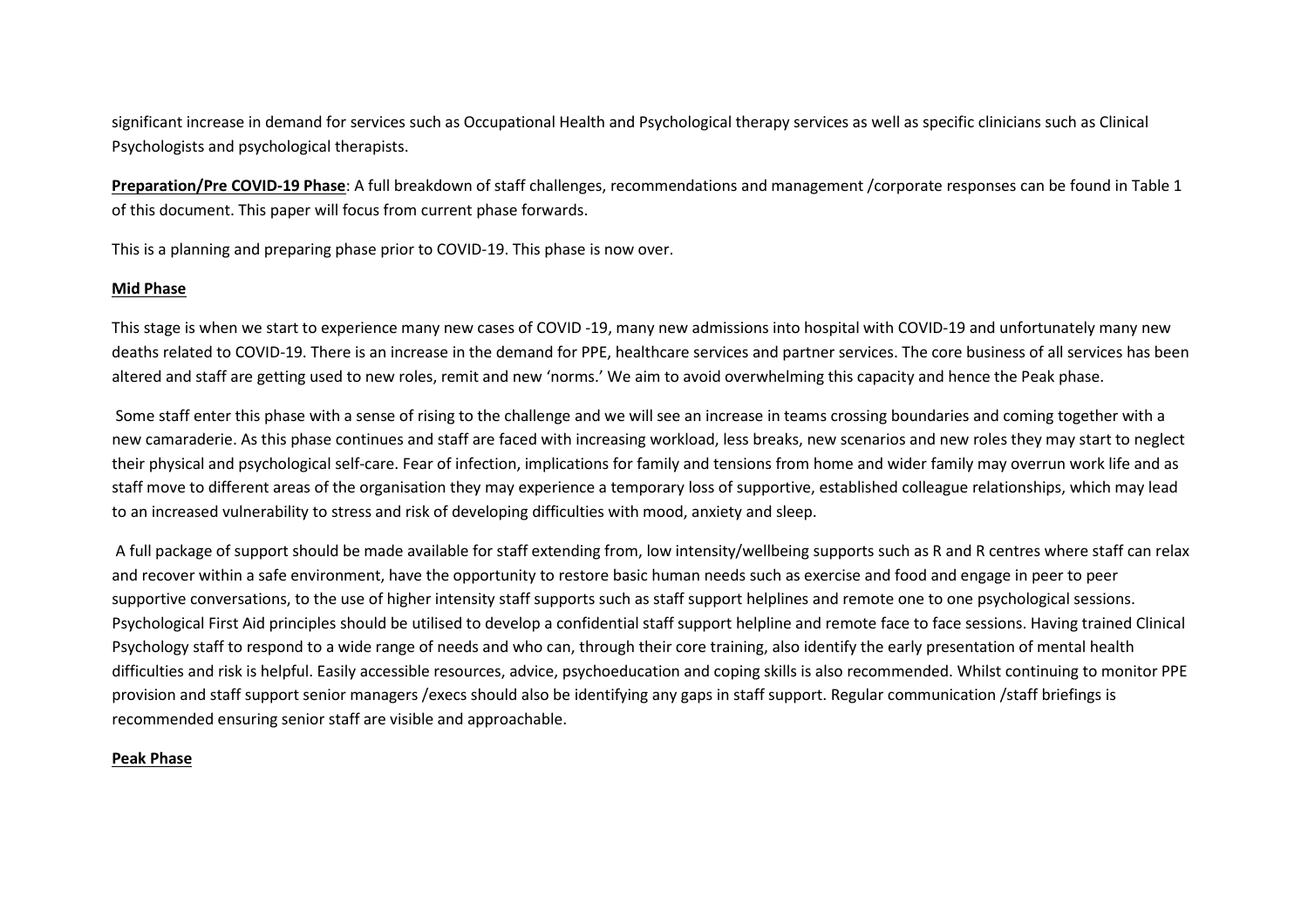This is when demand on our equipment, staff and services outweighs capacity due to number of cases. Staff can become overwhelmed and the risk of psychological harm to staff is high. Moral distress and injury are a risk as healthcare becomes limited and people are unable to act and respond within their own moral and ethical code, death and dying may not be handled in the way it is usually (with family etc). Staff may begin to feel emotionally disconnected from the work, experience compassion fatigue and may engage in avoidant and unhelpful coping including alcohol and substance misuse. The personal and familial impact of COVID-19 may also be impacting staff wellbeing and mental health. The full range of staff supports should be available during this time with the option of increasing or decreasing the intensity of the intervention in a matched care model of delivery.

## End Phase

 As we gradually experience a decrease in new cases, hospital admissions and deaths due to COVID -19 staff who have been working throughout this crisis may be close to exhaustion and burn out. Again managers, team, leaders, supervisors and peers should be checking in with each other and exploring how the other person is coping. The full range of staff support measures should continue with the early identification of staff members who require a more formal psychological intervention being matched to an available evidence based service/intervention.

# Long Term/ Recovery Phase

All staff should continue to benefit from some of the staff wellbeing inputs and developments that were developed following COVID-19. Visible, compassionate management and valuing staff through regular thanking or improvements to the staff working environment are essential to long lasting staff wellbeing.

Most staff and the public will recover naturally from COVID-19 without requiring any formal psychological intervention, some staff will develop post traumatic growth following this experience and, unfortunately, some staff will develop longer term mental health difficulties which will require evidence based, often high intensity treatment/intervention from appropriate services.

It is impossible to predict the number of staff who will develop psychological difficulties requiring intervention and treatment due to the fact that this is an unprecedented event and we are only learning about the longer term staff psychological impact from countries that have also recently went through this pandemic. Major incident, mass casualties, disaster and military literature and data are limited in their generalisation to this event however predict that there could be as many as 20% (figures from this literature range between 10-20%) staff and members of the public who will require psychological and psychiatric treatments following COVID-19. It has also been suggested that due to the ongoing nature of COVID-19, the already high number of deaths relating to COVID-19, the interpersonal and familial impact of COVID-19, the financial consequences for many of COVID-19 and the fact that normal bereavement, religious and community supports/ mechanisms have been unavailable due to COVID-19 that this figure could be higher.

The scope of mental health difficulties that could develop should also be considered when proposing longer term service demands. Whilst again, I will note that most staff will recover well following COVID-19 the literature and evidence would suggest that people may present with a variety of mental health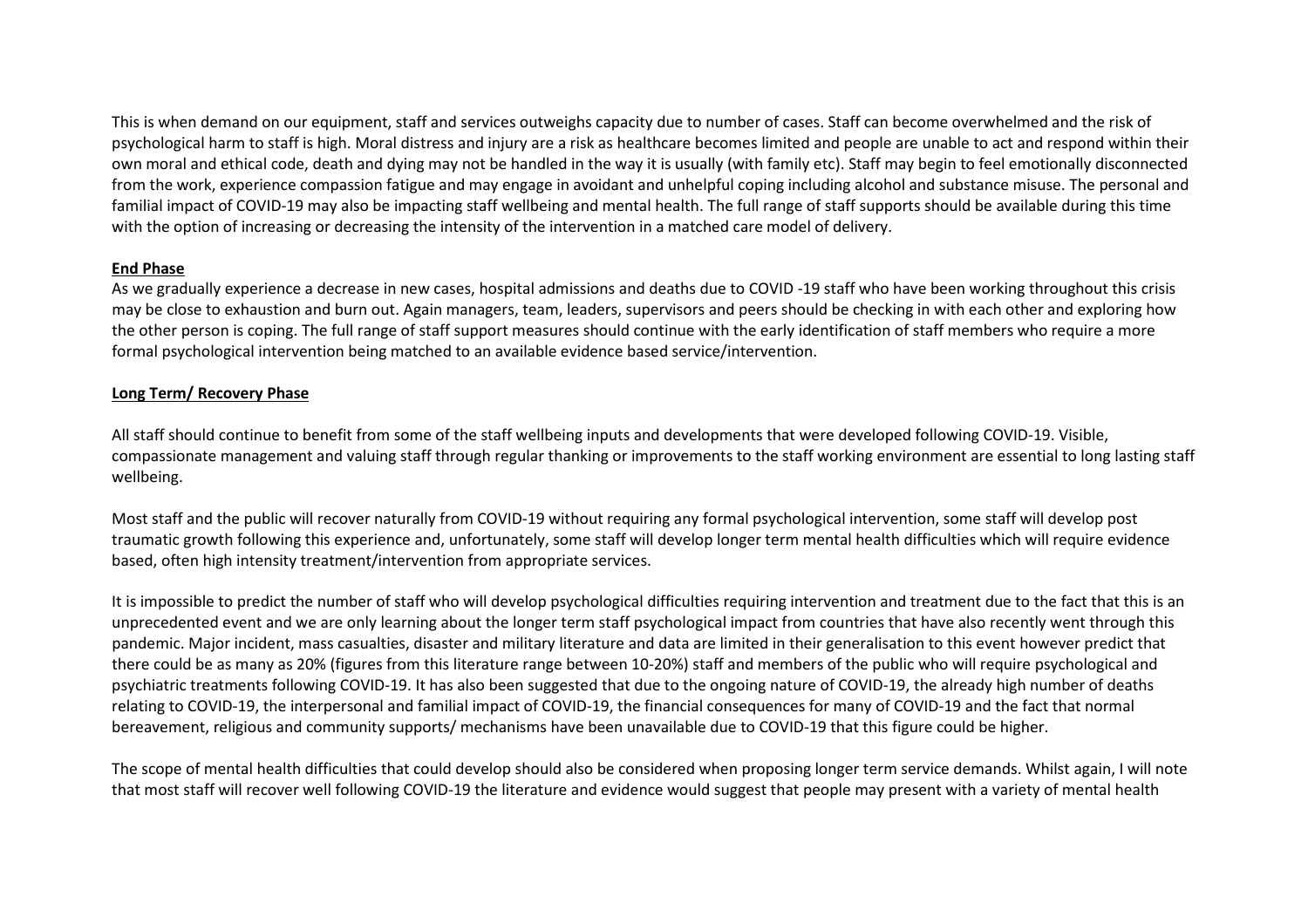needs including but not exhaustive: depression, anxiety disorders, traumatic grief, moral injury , adjustment disorder, post-traumatic stress disorder, alcohol and substance misuse difficulties and /or marital/familial breakdown difficulties.

Guidelines and recommendations do inform us however, that early intervention and matched care to evidence based approaches are essential to reduce the severity and impact of these mental health difficulties. Literature also advises us that some of those staff members most at risk of developing mental health difficulties are the last people to ask for help. To counteract the impact of this 'hidden demand' screening procedures have been implemented at 3 , 6 and 12 months following these events to 'catch' those who have not voluntarily came forward for support but to also identify and monitor staff members symptoms to enable early intervention.

A screening process would involve all staff members covering all HSCPs within GG and C area being sent a screening tool which they would be asked to complete and return. This tool will measure general mental health difficulties and psychological functioning. If this tool identifies high levels of symptoms and /or low levels of psychological functioning the staff member would be asked to attend a mental health assessment and matched to appropriate support /service. This tool would be repeated at 3, 6 and 12 months allowing reluctant staff multiple opportunities to self-identify as well as the identification of late onset/ exacerbating symptoms.

The longer term staff mental health impact of COVID-19 will place resource and service demands on a variety of NHS GG and C services and clinicians. It is essential that we have the resource, staff, skill mix and systems to support staff through this final phase of COVID-19. Prior to COVID-19 services supporting staff wellbeing and mental health including Occupational Health teams, mental health services and psychological therapists were already stretched and had capacity difficulties. Moving forward we envisage these stretched services to be further stretched in terms of capacity due to staff sickness, capacity reduction due to longer term social distancing and in the increased demand from existing service users, new demand from the public relating to COVID-19 and new staff support demand. As the Scottish and UK Governments pledge resource to mitigate the financial and physical costs of COVID-19, the mental health costs should not be minimised or ignored for all but especially for the health and social care staff who have worked tirelessly throughout this pandemic and without whom the death and illness costs would have been so much worse.

### Options/Resources

 Board-wide covid-19 specific, staff group interventions e.g. staff covid-19 anxiety group Psychology Bank Staff

#### Table 1: Staff Wellbeing Mental Health Challenges and recommendations by Pandemic Phase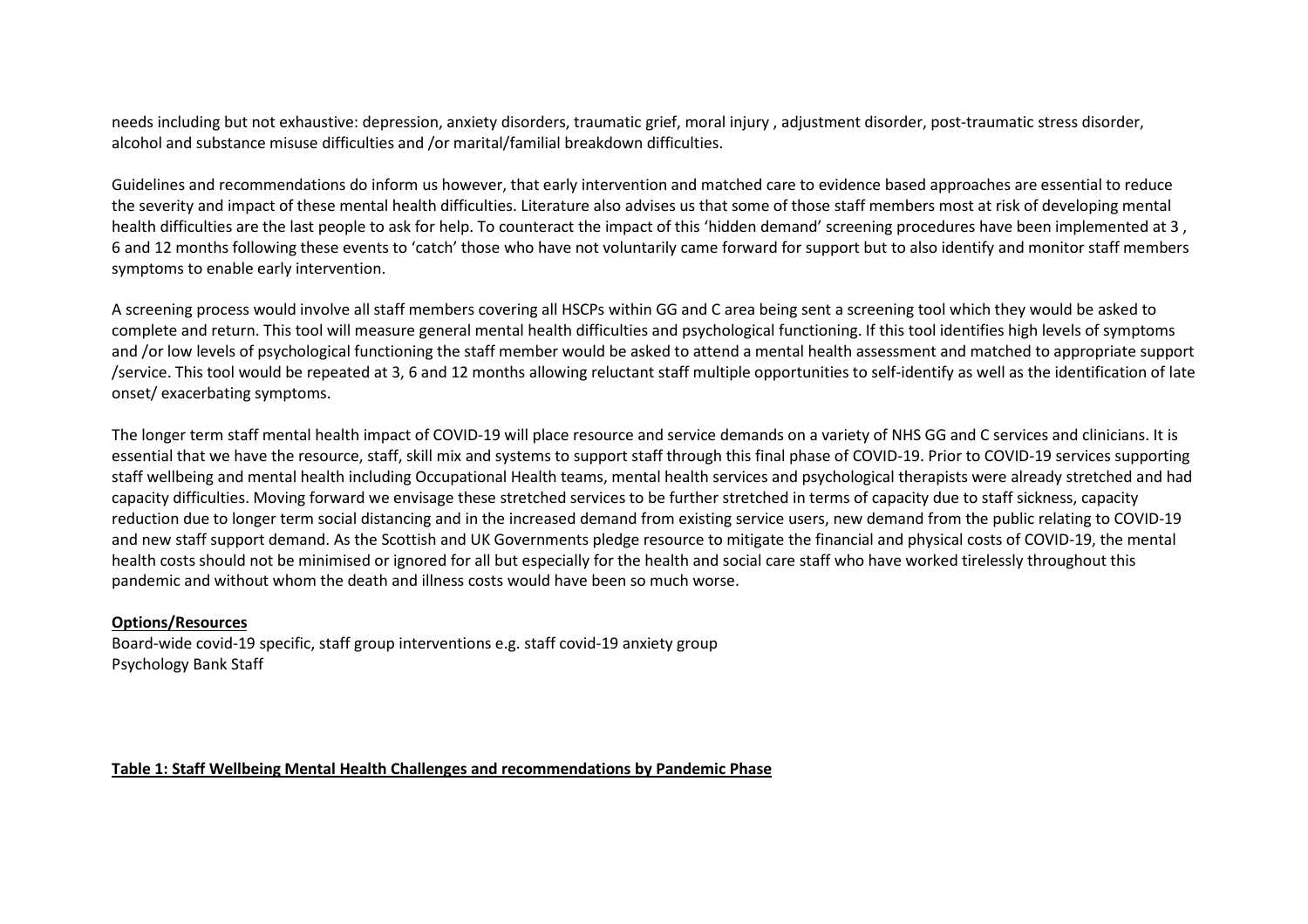| Pandemic Phase         | <b>Technical Capacity</b>       | <b>Staff Challenges</b>           | Needs/Recommendations                           | Corporate Actions/                                |
|------------------------|---------------------------------|-----------------------------------|-------------------------------------------------|---------------------------------------------------|
|                        |                                 |                                   |                                                 | Senior Managers/Execs                             |
| <b>Preparation/Pre</b> | No known cases in               | Anticipatory anxiety              | Encourage self-care                             | Develop regular                                   |
| Phase                  | UK/Scotland                     |                                   |                                                 | communication channels                            |
|                        |                                 | Increased Stress: e.g. If PPE/fit | Good advice regarding COVID-19 safety           |                                                   |
|                        | Focus: Planning,                | testing delayed                   | protocols                                       | FAQs updated daily with                           |
|                        | anticipating and preparing      | Feel overwhelmed at prospect      |                                                 | option to feed into process                       |
|                        |                                 |                                   | Start regular supportive meetings with          |                                                   |
|                        | <b>Actions: Simulation("dry</b> | Physical/emotional signs of       | colleagues                                      | Develop Media Plan: focus                         |
|                        | runs") of safety protocols      | tension                           |                                                 | on certainty, transparent,                        |
|                        | and procedures e.g. PPE         |                                   | Commence End of Shift briefings, huddles        | honest                                            |
|                        | provision and fitting           | Information overload vs. lack     | and regular supportive team meetings            | Remove non-urgent                                 |
|                        |                                 | information                       |                                                 | business as-usual tasks                           |
|                        |                                 |                                   | Ensure staff are aware of                       |                                                   |
|                        |                                 | Communication and                 | range of support options<br>available including |                                                   |
|                        |                                 | concentration difficulties        | Occupational Health.                            | Ensure active monitoring of                       |
|                        |                                 | "Readiness Burnout"               |                                                 | staff wellbeing and PPE                           |
|                        |                                 |                                   | "Marathon not a sprint": maximise               | availability are standing                         |
|                        |                                 | Reasonable identification of      | regular rostered short periods of leave         | agenda items in COVID-19                          |
|                        |                                 | limits to practice                | and annual leave whenever possible              | <b>Management Meetings</b>                        |
|                        |                                 |                                   |                                                 |                                                   |
|                        |                                 | Potential fear of reprisal        | Clear communication channels with clear         | Managers need support                             |
|                        |                                 | relating                          | escalation if needed                            | and coaching to avoid                             |
|                        |                                 | difficult decisions               |                                                 | inadvertent overbearing                           |
|                        |                                 |                                   |                                                 | approach.                                         |
|                        |                                 | May already be struggling due     |                                                 |                                                   |
|                        |                                 | to work or pre-existing mental    |                                                 | 'Open door' policy in                             |
|                        |                                 | health difficulty                 |                                                 | person/remotely                                   |
|                        |                                 |                                   |                                                 |                                                   |
|                        |                                 | Concern over                      |                                                 | Senior staff highly 'visible'<br>and approachable |
|                        |                                 |                                   |                                                 |                                                   |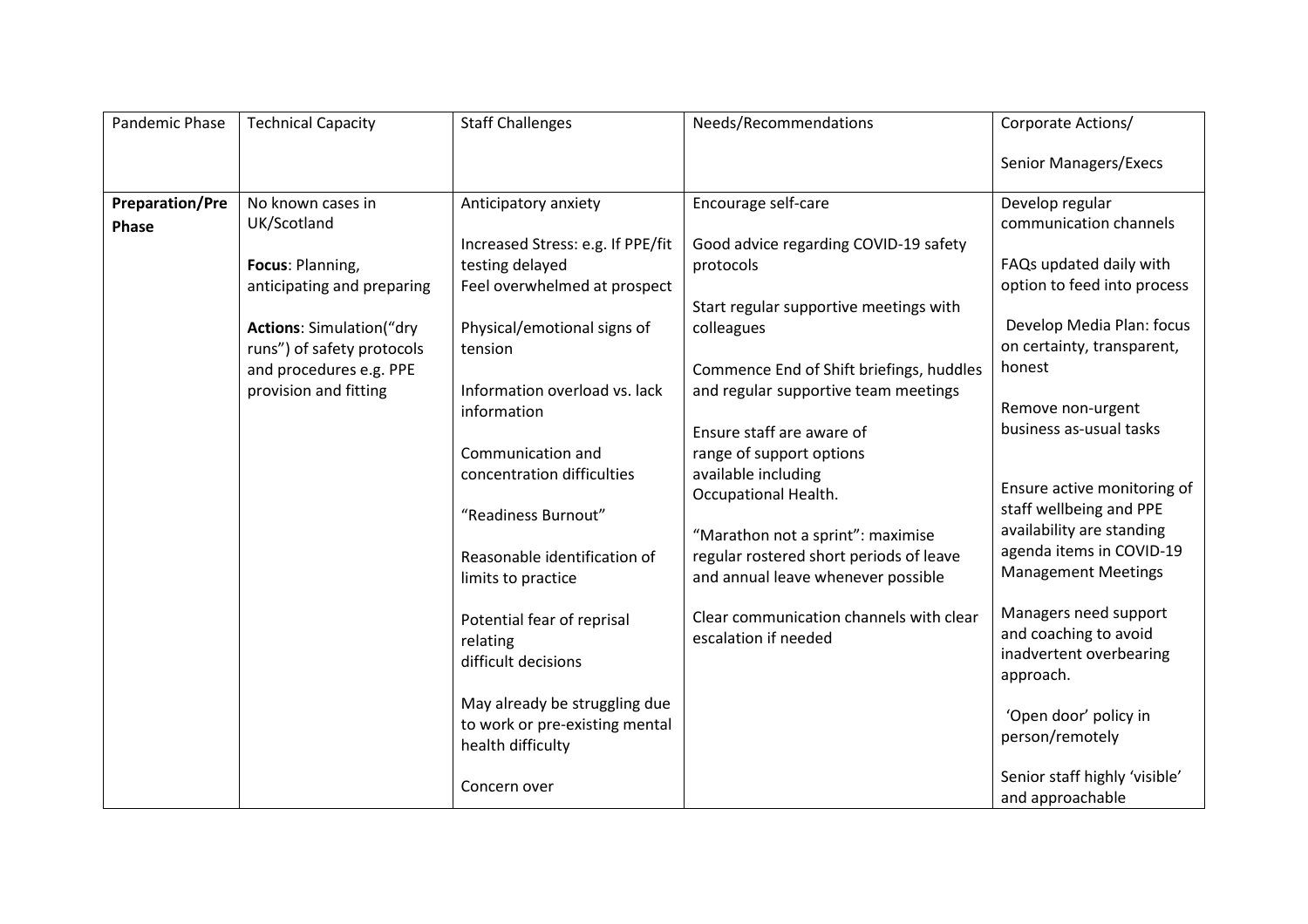|           |                               | transmission to<br>vulnerable relatives |                                            |                               |
|-----------|-------------------------------|-----------------------------------------|--------------------------------------------|-------------------------------|
| Mid Phase | Many new cases                | Staff being faced with new              | Range of targeted staff support packages   | Active monitoring of staff    |
|           |                               | scenarios/ roles                        | and services grounded within               | wellbeing and PPE             |
|           | Daily Strain in technical     |                                         | Psychological First Aid.                   | availability                  |
|           | capacity due to               | Staff lose usual hours and              |                                            | standing agenda item          |
|           | insufficient equipment and    | breaks and start to overwork            | Set up R and R centres and hubs to allow   | COVID-                        |
|           | staff sickness, covering for  |                                         | acute staff to have a safe area to relax   |                               |
|           | colleagues and                | Staff neglect physical and              | and reflect within.                        | Active identification of gaps |
|           | redeployment                  | psychological self-care as they         |                                            | in staff support package      |
|           |                               | feel it is not a priority.              | Focus on supportive teamwork               | and adapt/ extend staff       |
|           | Focus: Ensuring frontline     |                                         |                                            | support to all care groups    |
|           | services are not              | Tensions at home and within             | Encouragement of peer to peer support.     | of staff.                     |
|           | overwhelmed                   | wider family may over run               |                                            |                               |
|           |                               | work life.                              | Implement models of Psychological First    | <b>Management Meetings</b>    |
|           | <b>Actions: Support staff</b> |                                         | Aid via a variety of face to face, near me | Regular communication         |
|           | wellbeing and mental          | Stress has a cumulative effect          | attend anywhere and staff helplines.       | channels and consistent       |
|           | health                        | and smaller things trigger              |                                            | Media Plan as above           |
|           |                               | reactions.                              | Ensure staff have access to a range of     |                               |
|           | Ensuring staff safety         |                                         | psychoeducational and coping resources     | Ensure successes are          |
|           | through PPE provision and     | Pre-existing mental health              | which normalise psychological reactions    | shared,                       |
|           | social distancing work        | difficulties and vulnerabilities        | and matches need with support.             | no matter how small           |
|           | environments.                 | are at higher risk of crisis and        |                                            |                               |
|           |                               | suicidality                             | A wide range of supports around financial  | Vigilant to monitoring        |
|           |                               |                                         | advice, housing, domestic abuse, legal     | resources adequate            |
|           |                               | Running on empty and starting           | and emotional coping.                      |                               |
|           |                               | to burn Out                             |                                            | Awareness of own              |
|           |                               |                                         | Management and Team leads are visible      | wellbeing and mental          |
|           |                               | Fear of infection and                   | and offer regular communication            | health and accessing own      |
|           |                               | implications for family.                | briefings, supervision and support.        | support                       |
|           |                               |                                         | Clinical/ Management/ Professional         |                               |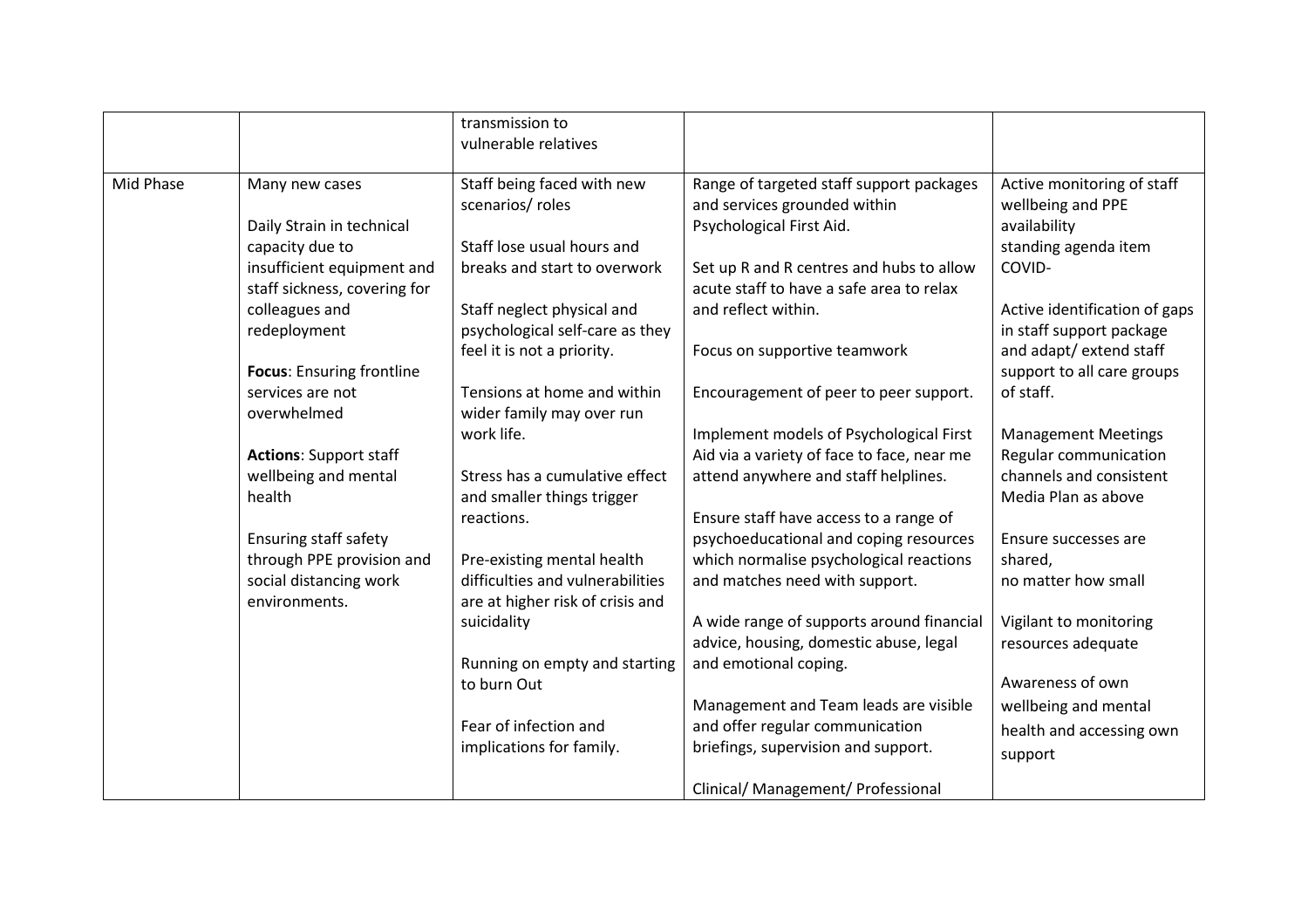|            |                              |                                 | Supervision is prioritised                                                                                                                                |                                                |
|------------|------------------------------|---------------------------------|-----------------------------------------------------------------------------------------------------------------------------------------------------------|------------------------------------------------|
|            |                              |                                 | Team specific interventions to increase<br>resilience and improve team building<br>such as reflective practice<br>Managers, supervisors are " available'. |                                                |
| Peak Phase | Case overload ++++           | Highest risk of psychological   | Range of targeted staff support packages                                                                                                                  | Active monitoring of staff                     |
|            |                              | damage                          | and services grounded within                                                                                                                              | wellbeing and PPE                              |
|            | <b>Insufficient Capacity</b> |                                 | Psychological First Aid.                                                                                                                                  | availability                                   |
|            | due to patient numbers       | Moral distress and injury are a |                                                                                                                                                           | standing agenda item                           |
|            |                              | risk as healthcare becomes      | R and R centres and hubs to allow acute                                                                                                                   | COVID-                                         |
|            | Challenging ethical          | limited and people are unable   | staff to have a safe area to relax and                                                                                                                    | 19 Management Meetings                         |
|            | decisions required           | to act and respond within       | reflect within.                                                                                                                                           |                                                |
|            | <b>Focus Compassionate</b>   | their own moral and ethical     |                                                                                                                                                           | Regular communication                          |
|            | management and continued     | code and death and dying may    | Focus on supportive teamwork                                                                                                                              | channels and consistent<br>Media Plan as above |
|            | staff support                | not be handled in the way it is |                                                                                                                                                           |                                                |
|            | Actions:                     | usually (with family etc.)      | Encouragement of peer to peer support.                                                                                                                    | Ensure successes are                           |
|            | Support Senior/ Execs staff  | Staff may begin to feel         | Offer Psychological First Aid via a variety                                                                                                               | shared,                                        |
|            | to enable strong leadership  | emotionally disconnected        | of face to face, near me attend anywhere                                                                                                                  | no matter how small                            |
|            | and staff support through    | from the work, experience       | and staff helplines.                                                                                                                                      |                                                |
|            | peak phase.                  | compassion fatigue and may      |                                                                                                                                                           | Consider additional                            |
|            |                              | engage in avoidant and          | Occupational Health and Human                                                                                                                             | practical support for staff                    |
|            | Support staff wellbeing and  | unhelpful coping.               | Resource help and advice lines available.                                                                                                                 | to allow to stay at work                       |
|            | mental health to prevent     |                                 |                                                                                                                                                           |                                                |
|            | the development of longer    | High levels of adrenaline and   | Ensure staff have access to a range of                                                                                                                    | Redeploy some staff to                         |
|            | term psychological           | on "automatic pilot" they may   | psychoeducational and coping resources                                                                                                                    | support staff caring for                       |
|            | difficulties                 | experience sudden               | which normalise psychological reactions                                                                                                                   | COVID-19 patients                              |
|            |                              | exhaustion.                     | and matches need with support.                                                                                                                            |                                                |
|            | Continue to support staff    |                                 |                                                                                                                                                           | Liaise with external bodies                    |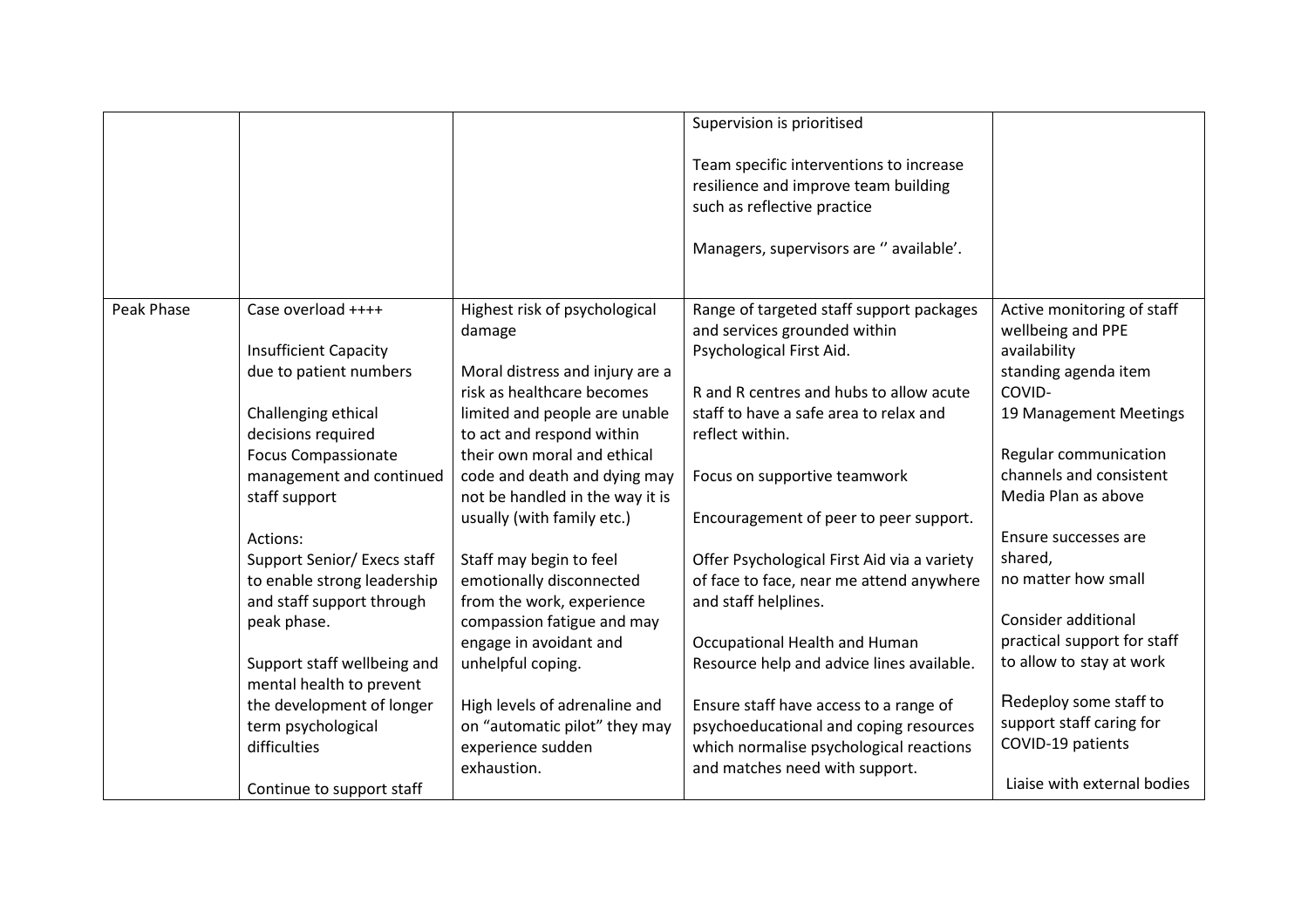|                  | safety and staff family     | Distressed due personal        | Management and Team leads are visible       | as required.                |
|------------------|-----------------------------|--------------------------------|---------------------------------------------|-----------------------------|
|                  | health through PPE and safe | impact                         | and offer regular communication             |                             |
|                  | working environment.        |                                | briefings, supervision and support.         | Awareness of own            |
|                  |                             | Feeling overwhelmed            |                                             | wellbeing and mental        |
|                  |                             |                                | Managers, supervisors are available.        | health and accessing own    |
|                  |                             | May feel unable to cope        |                                             | support                     |
|                  |                             | Staff 'running on empty' &     | Supports are in place to Identify and refer |                             |
|                  |                             | burnout                        | any staff members with mental health        |                             |
|                  |                             |                                | difficulties e.g. new or exacerbated pre-   |                             |
|                  |                             | Potential work conflict due to | existing difficulties for treatment.        |                             |
|                  |                             | excess stress                  |                                             |                             |
|                  |                             |                                |                                             |                             |
|                  |                             | Potential fear of reprisal     |                                             |                             |
|                  |                             | relating                       |                                             |                             |
|                  |                             | difficult decisions            |                                             |                             |
| <b>End Phase</b> | <b>Technical capacity</b>   | Most staff will recover        | Continue to offer staff wellbeing           | Active monitoring of staff  |
|                  | OK                          | following a normal recovery    | interventions such as R and R centres,      | wellbeing and PPE           |
|                  | • Minor ethical             | trajectory                     | access to mental health information,        | availability                |
|                  | dilemmas                    |                                | resources and support.                      | standing agenda item        |
|                  |                             | Some staff will develop post   |                                             | COVID-                      |
|                  |                             | traumatic growth               | <b>Ongoing Occupational Health Service</b>  | 19 Management Meetings      |
|                  |                             |                                |                                             |                             |
|                  |                             | Some staff may feel exhausted  | Ongoing helpline, remote face to face       | Regular communication       |
|                  |                             | and have burnout               | support                                     | channels and consistent     |
|                  |                             |                                |                                             | Media Plan as above         |
|                  |                             | Some staff will have           | <b>Compassionate Management</b>             |                             |
|                  |                             | retrospective guilt            |                                             | Ensure share successes, no  |
|                  |                             |                                | Watch and wait and refer to formal          | matter how small            |
|                  |                             | Potential fear of reprisal     | mental health /psychological therapies if   |                             |
|                  |                             | relating difficult decisions   | and when required.                          | Liaise with external bodies |
|                  |                             |                                |                                             |                             |
|                  |                             |                                | Services are in place for staff developing  | 'Open door' policy in       |
|                  |                             | Some staff requiring           |                                             |                             |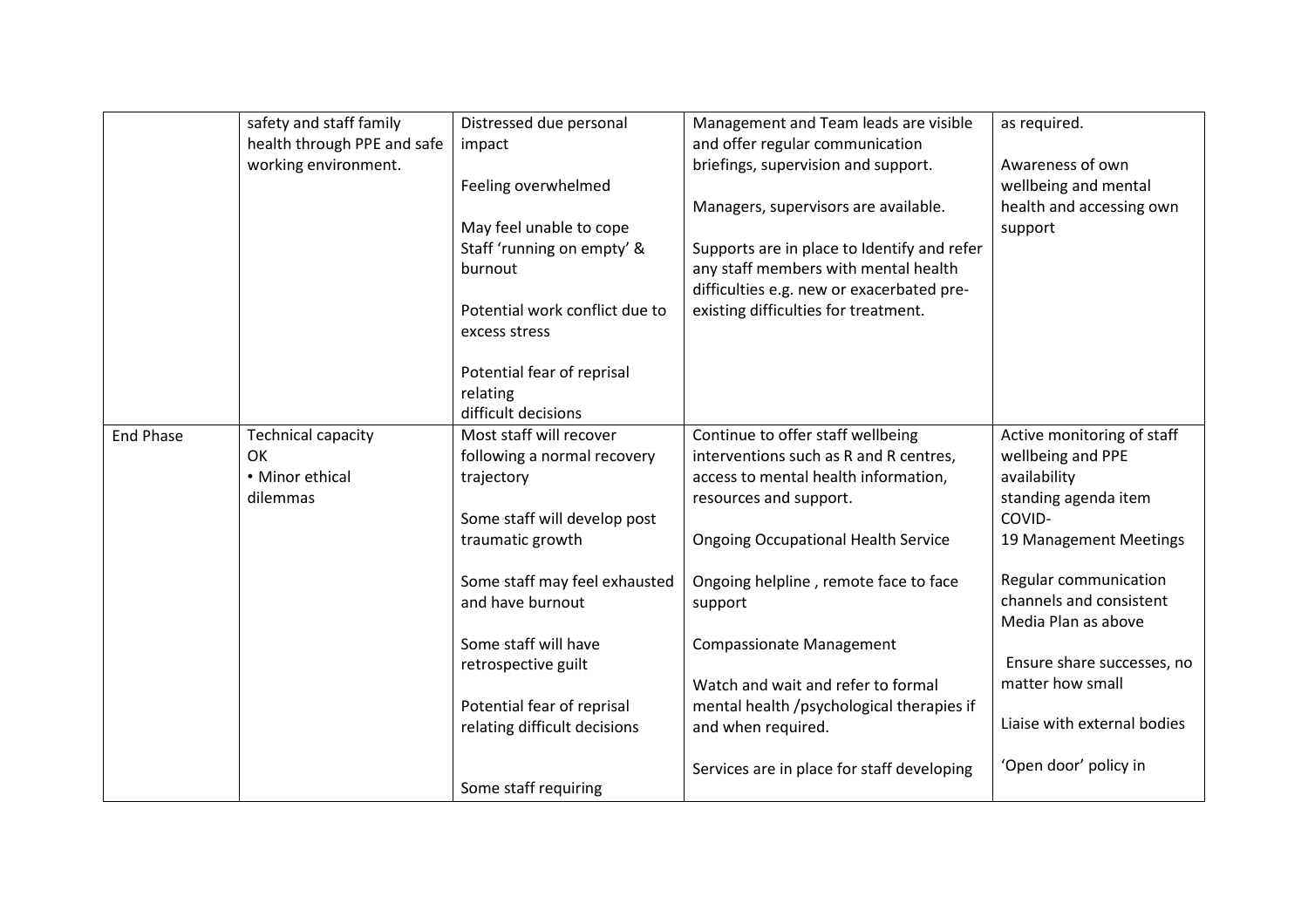|                              |                                                                                                                                                                                                                                                                                                                  | psychological and psychiatric<br>interventions for new<br>/exacerbation of pre-existing<br>mental health difficulties                                                                                                                                                                                                                                                                                                                                | mental health difficulties                                                                                                                                                                                                                                                                                                                                                                                        | person/remotely<br>Awareness of own<br>wellbeing and mental<br>health and accessing own<br>support                                                                                                           |
|------------------------------|------------------------------------------------------------------------------------------------------------------------------------------------------------------------------------------------------------------------------------------------------------------------------------------------------------------|------------------------------------------------------------------------------------------------------------------------------------------------------------------------------------------------------------------------------------------------------------------------------------------------------------------------------------------------------------------------------------------------------------------------------------------------------|-------------------------------------------------------------------------------------------------------------------------------------------------------------------------------------------------------------------------------------------------------------------------------------------------------------------------------------------------------------------------------------------------------------------|--------------------------------------------------------------------------------------------------------------------------------------------------------------------------------------------------------------|
| Long Term/<br>Recovery Phase | Full technical<br>Capacity<br>Still reduced staff<br>functioning/reduced<br>numbers<br>Increase in demand from<br>public and staff on reduced<br>capacity (social distancing<br>environments, longer term<br>lockdown restrictions)<br>services.<br>Actions<br>Resource services to<br>respond to both staff and | Expect a delayed response<br>both post traumatic growth<br>and post trauma mental<br>health difficulties.<br>Most staff will recover<br>following a normal recovery<br>trajectory<br>Potential for the development<br>of a wide range of mental<br>health difficulties which will<br>place demand on many<br>services e.g. Occupational<br>Health/Psychological therapy<br>services<br>Requires access to evidence<br>based psychological therapies. | Focus on supporting self and others<br>utilising Psychological First Aid supports,<br>interventions and resources.<br><b>Compassionate Management</b><br>Screening process at 3, 6 and 12 months<br>Increase and / or develop capacity within<br>services to deliver this mental health<br>response.<br>Refer to appropriate services for<br>evidence based psychological<br>Intervention if and when appropriate | Managers need support<br>and coaching to avoid<br>inadvertent<br>overbearing approach.<br>Open door on offer as<br>needed<br>Continuation of staff<br>wellbeing interventions<br>which staff benefited from. |
|                              | public mental health<br>consequences of COVID-19.<br>Actively identify and<br>intervene early with staff<br>members who require                                                                                                                                                                                  |                                                                                                                                                                                                                                                                                                                                                                                                                                                      |                                                                                                                                                                                                                                                                                                                                                                                                                   |                                                                                                                                                                                                              |